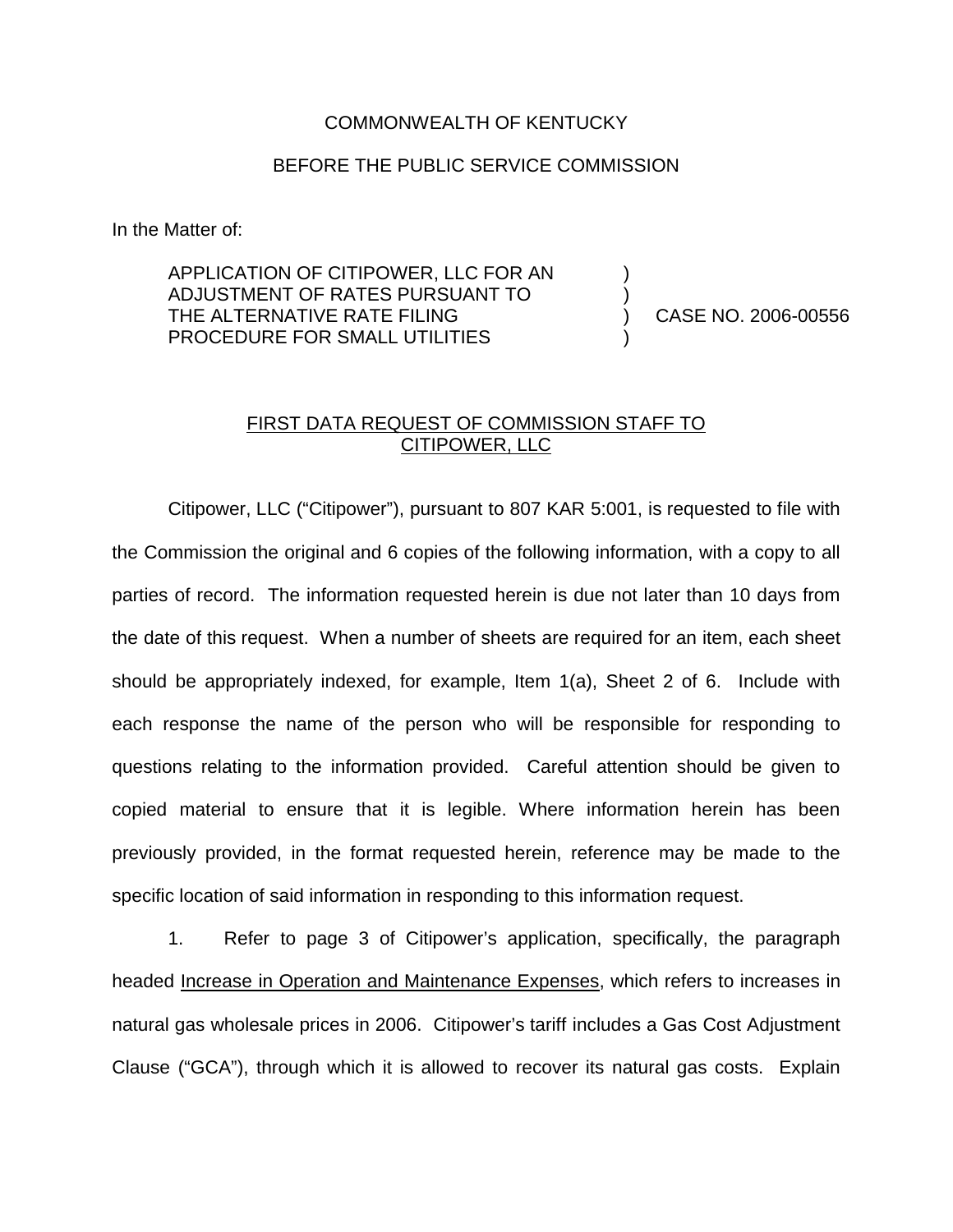why increases in wholesale gas prices should be considered as justification for an increase in Citipower's base (non-gas) rates.

2. Refer to page 4 of Citipower's application, specifically, paragraph (a)(3), which identifies \$184,781.99 as the amount of the requested revenue increase. Provide the calculations which show the derivation of this amount. Include a narrative which explains the calculations and describes the methodology Citipower used to determine how much additional revenue was necessary.

3. Refer to Exhibit A of the application. Provide the following information concerning the operation and maintenance expenses identified below:

a. Transmission Expenses – Rents. Describe the nature of the Rents Expense of \$41,732, identify to whom the rents are paid and indicate whether or not the payee is an affiliate of Citipower.

b. Distribution Expenses – Other Expenses. Describe the nature, and provide a breakdown, of the Other Expenses of \$18,623.

c. Distribution Expenses – Rents. Describe the nature of the Rents Expense of \$13,864, identify to whom the rents are paid and indicate whether or not the payee is an affiliate of Citipower.

d. Customer Accounts Expenses – Meter Reading Labor. Describe the nature, and provide a breakdown, of the Meter Reading Labor Expense of \$76,747. Include in the description the number of individuals involved in meter reading, those individuals' salaries and/or wage rates, and the number of man-hours required to read Citipower's meters on a monthly basis.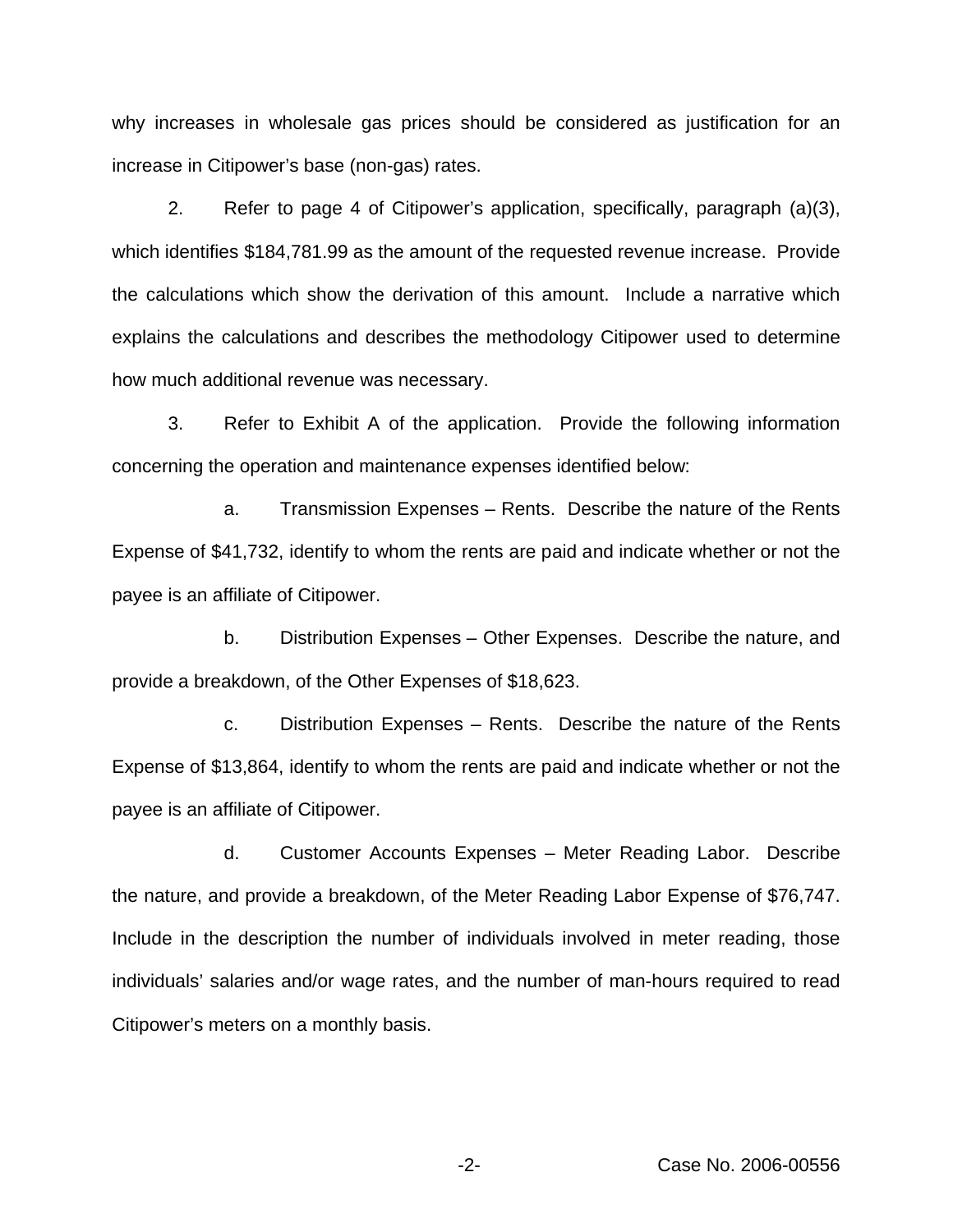e. Customer Accounts Expenses – Customer Records and Collection Expenses. Describe the nature, and provide a breakdown, of the Customer Records and Collection Expense of \$27,742. Include in the description the number of individuals involved in these activities, those individuals' salaries and/or wage rates, and the number of man-hours devoted to customer records and collection activities on a monthly basis.

f. Administrative and General Expenses – Administrative and General Salaries. Describe the nature, and provide a breakdown, of the Administrative and General Salaries Expense of \$183,461. Include in the description the number of individuals involved in these activities, those individuals' salaries and/or wage rates, and the number of man-hours devoted to administrative and general activities on a monthly basis.

g. Administrative and General Expenses – Office Supplies and Expenses. Describe the nature, and provide a breakdown, of the Office Supplies and Expenses of \$26,363.

h. Administrative and General Expenses – Outside Services Employed. Describe the nature, and provide a breakdown, by vendor, of the Outside Services Employed Expenses of \$117,832. Describe in detail the nature of the services provided and explain whether or not it is an annual recurring expense.

4. Refer to the Billing Analysis. The difference between the 2005 revenue earned under current rates and the 2006 revenue earned under its proposed rates is \$363,443, not the \$184,781.99 that is reported as the requested increase. Explain how Citipower developed its proposed rates.

-3- Case No. 2006-00556